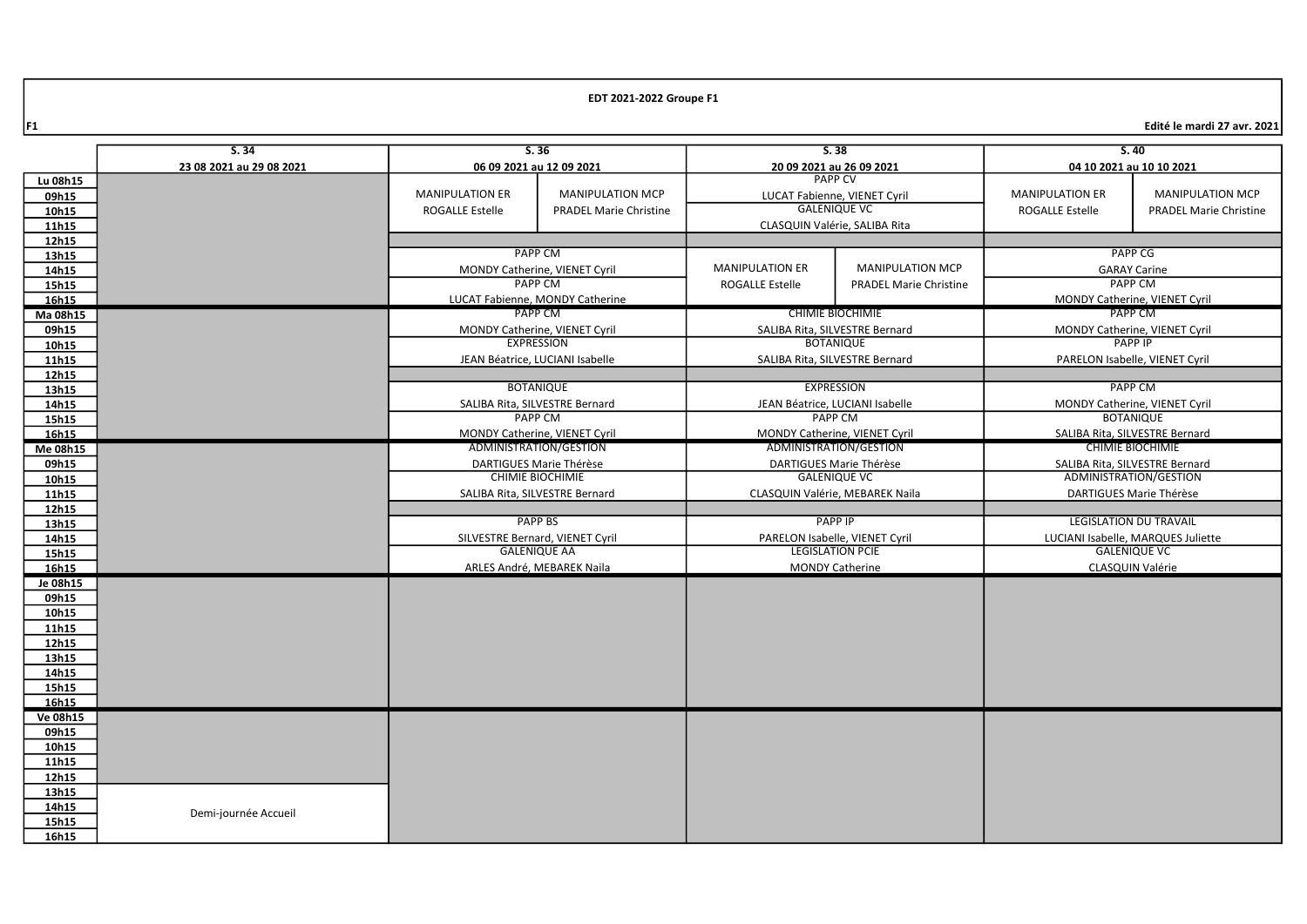F1 Edité le mardi 27 avr. 2021

|                   | 5.43                                                     |                                                      | S.45                              |                                   | S.47                                                           |                        | 5.49                                                    |                                |
|-------------------|----------------------------------------------------------|------------------------------------------------------|-----------------------------------|-----------------------------------|----------------------------------------------------------------|------------------------|---------------------------------------------------------|--------------------------------|
|                   | 25 10 2021 au 31 10 2021                                 |                                                      | 08 11 2021 au 14 11 2021          |                                   | 22 11 2021 au 28 11 2021                                       |                        | 06 12 2021 au 12 12 2021                                |                                |
| Lu 08h15          |                                                          |                                                      |                                   |                                   |                                                                |                        |                                                         |                                |
| 09h15             | <b>MANIPULATION ER</b>                                   | <b>MANIPULATION MCP</b>                              | <b>MANIPULATION ER</b>            | <b>MANIPULATION MCP</b>           | <b>MANIPULATION ER</b>                                         | <b>MANIPULATION VC</b> | <b>MANIPULATION ER</b>                                  | <b>MANIPULATION MCP</b>        |
| 10h15             | ROGALLE Estelle                                          | <b>PRADEL Marie Christine</b>                        | <b>ROGALLE Estelle</b>            | <b>PRADEL Marie Christine</b>     | <b>ROGALLE Estelle</b>                                         | CLASQUIN Valérie       | <b>ROGALLE Estelle</b>                                  | <b>PRADEL Marie Christine</b>  |
| 11h15             |                                                          |                                                      |                                   |                                   |                                                                |                        |                                                         |                                |
| 12h15             |                                                          |                                                      |                                   |                                   |                                                                |                        |                                                         |                                |
| 13h15             |                                                          | <b>PAPP CM</b>                                       |                                   | <b>PAPP CM</b>                    | <b>PAPP IP</b>                                                 |                        |                                                         | <b>MICROBIOLOGIE</b>           |
| 14h15             |                                                          | LUCAT Fabienne, MONDY Catherine                      |                                   | MONDY Catherine, VIENET Cyril     | PARELON Isabelle, VIENET Cyril                                 |                        | CENTIS Sylvie, DARTIGUES Marie Thérèse                  |                                |
| 15h15             |                                                          | <b>PAPP CV</b>                                       | <b>PAPP CG</b>                    |                                   | ADMINISTRATION/GESTION                                         |                        | <b>EXPRESSION</b>                                       |                                |
| 16h15             |                                                          | LUCAT Fabienne, VIENET Cyril                         | <b>GARAY Carine, VIENET Cyril</b> |                                   | DARTIGUES Marie Thérèse                                        |                        | JEAN Béatrice, LUCIANI Isabelle                         |                                |
| Ma 08h15          |                                                          | <b>PAPP IP</b>                                       | <b>CHIMIE BIOCHIMIE</b>           |                                   | PAPP BS                                                        |                        | <b>COMMENTAIRE VC</b>                                   | <b>COMMENTAIRE MCP</b>         |
| 09h15             |                                                          | PARELON Isabelle, VIENET Cyril                       | SALIBA Rita, SILVESTRE Bernard    |                                   | SILVESTRE Bernard, VIENET Cyril                                |                        | <b>CLASQUIN Valérie</b>                                 | <b>PRADEL Marie Christine</b>  |
| 10h15             |                                                          | <b>EXPRESSION</b>                                    |                                   | <b>PAPP CV</b>                    | ADMINISTRATION/GESTION                                         |                        |                                                         | <b>PAPP IP</b>                 |
| 11h15             |                                                          | JEAN Béatrice, LUCIANI Isabelle                      |                                   | MONDY Catherine, VIENET Cyril     | DARTIGUES Marie Thérèse                                        |                        |                                                         | PARELON Isabelle, VIENET Cyril |
| 12h15             |                                                          |                                                      |                                   |                                   |                                                                |                        |                                                         |                                |
| 13h15             |                                                          | <b>PAPP CM</b>                                       | <b>PAPP CV</b>                    |                                   | <b>CHIMIE BIOCHIMIE</b>                                        |                        | <b>PAPP BS</b>                                          |                                |
| 14h15             |                                                          | MONDY Catherine, VIENET Cyril<br><b>GALENIQUE VC</b> |                                   | <b>VIENET Cyril</b>               | SALIBA Rita, SILVESTRE Bernard                                 |                        | SILVESTRE Bernard, VIENET Cyril                         |                                |
| 15h15             |                                                          |                                                      | <b>PAPP CV</b>                    |                                   | PAPP CM                                                        |                        | <b>PAPP BS</b>                                          |                                |
| 16h15             | CLASQUIN Valérie, SALIBA Rita<br><b>CHIMIE BIOCHIMIE</b> |                                                      |                                   | <b>GARAY Carine, VIENET Cyril</b> | MONDY Catherine, VIENET Cyril<br><b>LEGISLATION DU TRAVAIL</b> |                        | SILVESTRE Bernard, VIENET Cyril<br><b>MICROBIOLOGIE</b> |                                |
| Me 08h15<br>09h15 | SALIBA Rita, SILVESTRE Bernard                           |                                                      |                                   |                                   | LUCIANI Isabelle, MARQUES Juliette                             |                        | CENTIS Sylvie, DARTIGUES Marie Thérèse                  |                                |
| 10h15             |                                                          | <b>PAPP IP</b>                                       |                                   |                                   | <b>LEGISLATION PCIE</b>                                        |                        | <b>CHIMIE BIOCHIMIE</b>                                 |                                |
| 11h15             |                                                          | PARELON Isabelle, VIENET Cyril                       |                                   |                                   | <b>MONDY Catherine</b>                                         |                        | SALIBA Rita, SILVESTRE Bernard                          |                                |
| 12h15             |                                                          |                                                      |                                   |                                   |                                                                |                        |                                                         |                                |
| 13h15             |                                                          | ADMINISTRATION/GESTION                               |                                   |                                   | <b>GALENIQUE AA</b>                                            |                        |                                                         | <b>PAPP IP</b>                 |
| 14h15             |                                                          | DARTIGUES Marie Thérèse                              |                                   |                                   | ARLES André, MEBAREK Naila                                     |                        |                                                         | PARELON Isabelle, VIENET Cyril |
| 15h15             |                                                          | <b>LEGISLATION PCIE</b>                              |                                   |                                   |                                                                | <b>PAPP BS</b>         |                                                         | <b>GALENIQUE AA</b>            |
| 16h15             |                                                          | MONDY Catherine, SALIBA Rita                         |                                   | SILVESTRE Bernard, VIENET Cyril   |                                                                |                        |                                                         | ARLES André, MEBAREK Naila     |
| Je 08h15          |                                                          |                                                      |                                   |                                   |                                                                |                        |                                                         |                                |
| 09h15             |                                                          |                                                      |                                   |                                   |                                                                |                        |                                                         |                                |
| 10h15             |                                                          |                                                      |                                   |                                   |                                                                |                        |                                                         |                                |
| 11h15             |                                                          |                                                      |                                   |                                   |                                                                |                        |                                                         |                                |
| 12h15             |                                                          |                                                      |                                   |                                   |                                                                |                        |                                                         |                                |
| 13h15             |                                                          |                                                      |                                   |                                   |                                                                |                        |                                                         |                                |
| 14h15             |                                                          |                                                      |                                   |                                   |                                                                |                        |                                                         |                                |
| 15h15             |                                                          |                                                      |                                   |                                   |                                                                |                        |                                                         |                                |
| 16h15<br>Ve 08h15 |                                                          |                                                      |                                   |                                   |                                                                |                        |                                                         |                                |
| 09h15             |                                                          |                                                      |                                   |                                   |                                                                |                        |                                                         |                                |
| 10h15             |                                                          |                                                      |                                   |                                   |                                                                |                        |                                                         |                                |
| 11h15             |                                                          |                                                      |                                   |                                   |                                                                |                        |                                                         |                                |
| 12h15             |                                                          |                                                      |                                   |                                   |                                                                |                        |                                                         |                                |
| 13h15             |                                                          |                                                      |                                   |                                   |                                                                |                        |                                                         |                                |
| 14h15             |                                                          |                                                      |                                   |                                   |                                                                |                        |                                                         |                                |
| 15h15             |                                                          |                                                      |                                   |                                   |                                                                |                        |                                                         |                                |
| 16h15             |                                                          |                                                      |                                   |                                   |                                                                |                        |                                                         |                                |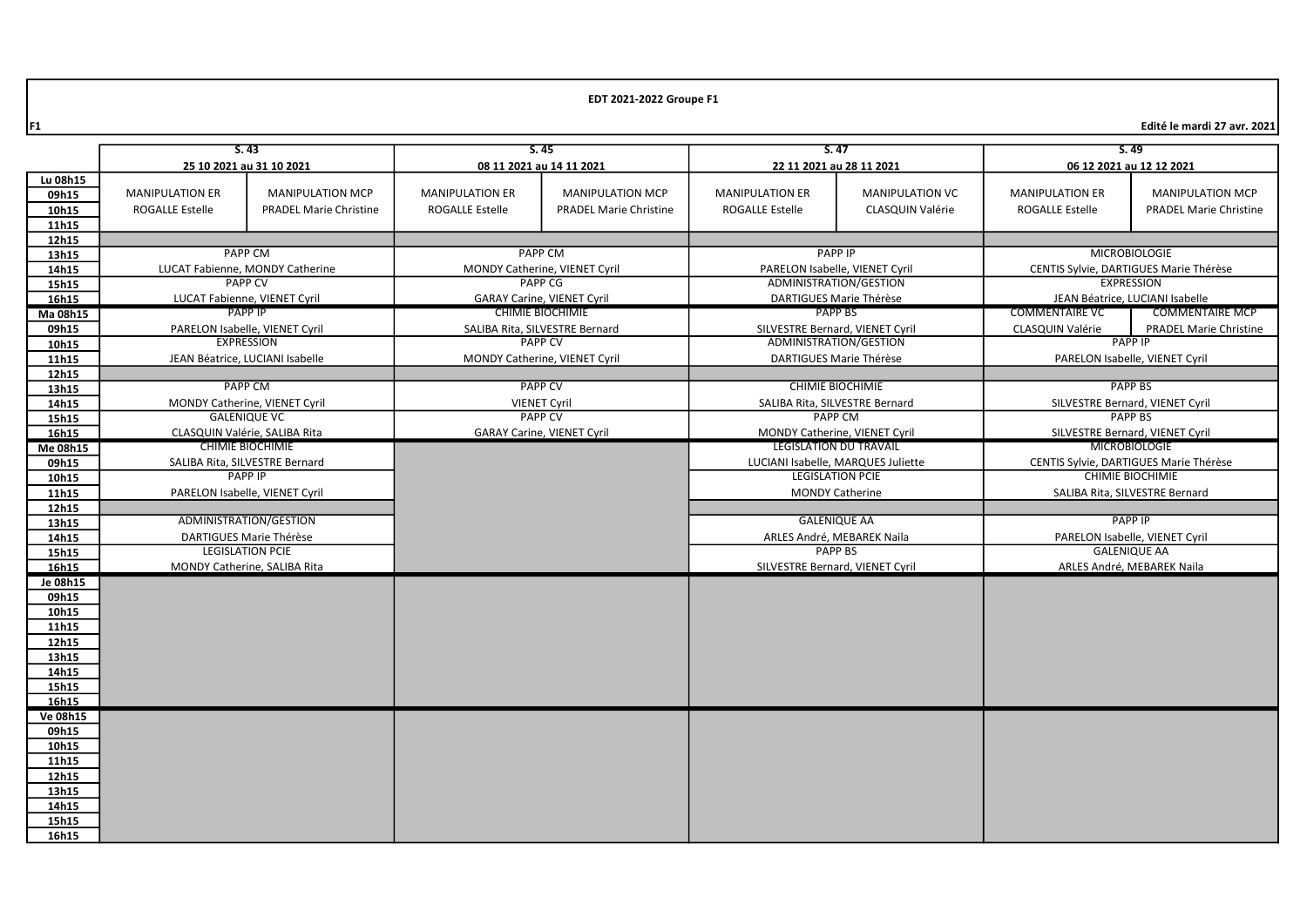F1 Edité le mardi 27 avr. 2021

|                   |                          | S.51                                   |                                         | S.2                                    |                                                                | S.4                                    | S.6                                             |                        |
|-------------------|--------------------------|----------------------------------------|-----------------------------------------|----------------------------------------|----------------------------------------------------------------|----------------------------------------|-------------------------------------------------|------------------------|
|                   | 20 12 2021 au 26 12 2021 |                                        | 10 01 2022 au 16 01 2022                |                                        | 24 01 2022 au 30 01 2022                                       |                                        | 07 02 2022 au 13 02 2022                        |                        |
| Lu 08h15          | <b>PAPP BS</b>           |                                        |                                         | <b>PAPP CM</b>                         |                                                                |                                        |                                                 |                        |
| 09h15             | SILVESTRE Bernard        |                                        |                                         | LUCAT Fabienne, MONDY Catherine        |                                                                |                                        | <b>MANIPULATION ER</b>                          | <b>MANIPULATION VC</b> |
| 10h15             | <b>COMMENTAIRE ER</b>    | <b>COMMENTAIRE CG</b>                  |                                         | <b>PAPP CV</b>                         |                                                                |                                        | <b>ROGALLE Estelle</b>                          | CLASQUIN Valérie       |
| 11h15             | <b>ROGALLE Estelle</b>   | <b>GARAY Carine</b>                    |                                         | MONDY Catherine, VIENET Cyril          |                                                                |                                        |                                                 |                        |
| 12h15             |                          |                                        |                                         |                                        |                                                                |                                        |                                                 |                        |
| 13h15             |                          | <b>CHIMIE BIOCHIMIE</b>                |                                         | <b>MICROBIOLOGIE</b>                   |                                                                |                                        | <b>CHIMIE BIOCHIMIE</b>                         |                        |
| 14h15             |                          | SALIBA Rita, SILVESTRE Bernard         |                                         | CENTIS Sylvie, DARTIGUES Marie Thérèse |                                                                |                                        | SALIBA Rita, SILVESTRE Bernard                  |                        |
| 15h15             |                          | <b>PAPP BS</b>                         | <b>PAPP CM</b>                          |                                        |                                                                |                                        | ADMINISTRATION/GESTION                          |                        |
| 16h15             |                          | SILVESTRE Bernard, VIENET Cyril        | LUCAT Fabienne, MONDY Catherine         |                                        |                                                                |                                        | DARTIGUES Marie Thérèse                         |                        |
| Ma 08h15          |                          | <b>PAPP CV</b>                         | <b>CHIMIE BIOCHIMIE</b>                 |                                        | PAPP AP                                                        |                                        | PAPP CM                                         |                        |
| 09h15             |                          | <b>VIENET Cyril</b>                    | SALIBA Rita, SILVESTRE Bernard          |                                        | POUIOL Anne, VIENET Cyril                                      |                                        | MONDY Catherine, VIENET Cyril                   |                        |
| 10h15             |                          | <b>LEGISLATION DU TRAVAIL</b>          |                                         | <b>PAPP CM</b>                         |                                                                | <b>PAPP IP</b>                         | <b>COMMENTAIRE MCP</b>                          | <b>COMMENTAIRE VC</b>  |
| 11h15             |                          | LUCIANI Isabelle, MARQUES Juliette     |                                         | MONDY Catherine, VIENET Cyril          |                                                                | PARELON Isabelle, VIENET Cyril         | <b>PRADEL Marie Christine</b>                   | CLASQUIN Valérie       |
| 12h15             | <b>TAP ER</b>            | <b>TAP VC</b>                          |                                         |                                        |                                                                |                                        | <b>PAPP CM</b>                                  |                        |
| 13h15             |                          |                                        | <b>PAPP CG</b>                          |                                        | <b>PAPP CM</b>                                                 |                                        |                                                 |                        |
| 14h15             | <b>ROGALLE Estelle</b>   | CLASQUIN Valérie<br><b>PAPP CM</b>     | GARAY Carine, LUCAT Fabienne<br>PAPP CG |                                        | MONDY Catherine, VIENET Cyril<br><b>LEGISLATION DU TRAVAIL</b> |                                        | MONDY Catherine, VIENET Cyril<br><b>PAPP CV</b> |                        |
| 15h15             |                          | <b>MONDY Catherine</b>                 | <b>GARAY Carine, VIENET Cvril</b>       |                                        | LUCIANI Isabelle, MARQUES Juliette                             |                                        | MONDY Catherine, VIENET Cyril                   |                        |
| 16h15             |                          | <b>LEGISLATION PCIE</b>                | <b>GALENIQUE AA</b>                     |                                        | PAPP CG                                                        |                                        | <b>PAPP IP</b>                                  |                        |
| Me 08h15<br>09h15 |                          | MONDY Catherine, SALIBA Rita           | ARLES André, MEBAREK Naila              |                                        | <b>GARAY Carine</b>                                            |                                        | PARELON Isabelle, VIENET Cyril                  |                        |
| 10h15             |                          | <b>MICROBIOLOGIE</b>                   | <b>GALENIQUE AA</b>                     |                                        | <b>PAPP CM</b>                                                 |                                        | <b>LEGISLATION PCIE</b>                         |                        |
| 11h15             |                          | CENTIS Sylvie, DARTIGUES Marie Thérèse | ARLES André, SALIBA Rita                |                                        | LUCAT Fabienne, MONDY Catherine                                |                                        | <b>MONDY Catherine</b>                          |                        |
| 12h15             |                          |                                        |                                         |                                        |                                                                |                                        |                                                 |                        |
| 13h15             |                          | <b>GALENIQUE VC</b>                    | <b>COMMENTAIRE ER</b>                   | <b>COMMENTAIRE CG</b>                  | <b>COMMENTAIRE CG</b>                                          | <b>COMMENTAIRE ER</b>                  | <b>GALENIQUE VC</b>                             |                        |
| 14h15             |                          | CLASQUIN Valérie                       | ROGALLE Estelle                         | <b>GARAY Carine</b>                    | <b>GARAY Carine</b><br><b>ROGALLE Estelle</b>                  |                                        | CLASQUIN Valérie, MEBAREK Naila                 |                        |
| 15h15             |                          | <b>PAPP CG</b>                         |                                         | <b>EXPRESSION</b>                      |                                                                | <b>GALENIQUE AA</b>                    | <b>EXPRESSION</b>                               |                        |
| 16h15             |                          | <b>GARAY Carine, VIENET Cyril</b>      | JEAN Béatrice, LUCIANI Isabelle         |                                        | ARLES André, MEBAREK Naila                                     |                                        | JEAN Béatrice. LUCIANI Isabelle                 |                        |
| Je 08h15          |                          |                                        |                                         |                                        |                                                                |                                        |                                                 |                        |
| 09h15             |                          |                                        |                                         |                                        | <b>MANIPULATION ER</b>                                         | <b>MANIPULATION MCP</b>                |                                                 |                        |
| 10h15             |                          |                                        |                                         |                                        | <b>ROGALLE Estelle</b>                                         | <b>PRADEL Marie Christine</b>          |                                                 |                        |
| 11h15             |                          |                                        |                                         |                                        |                                                                |                                        |                                                 |                        |
| 12h15             |                          |                                        |                                         |                                        |                                                                |                                        |                                                 |                        |
| 13h15             |                          |                                        |                                         |                                        |                                                                | <b>MICROBIOLOGIE</b>                   |                                                 |                        |
| 14h15             |                          |                                        |                                         |                                        |                                                                | CENTIS Sylvie, DARTIGUES Marie Thérèse |                                                 |                        |
| 15h15             |                          |                                        |                                         |                                        |                                                                | <b>CHIMIE BIOCHIMIE</b>                |                                                 |                        |
| 16h15             |                          |                                        |                                         |                                        |                                                                | SALIBA Rita, SILVESTRE Bernard         |                                                 |                        |
| Ve 08h15          |                          |                                        |                                         |                                        |                                                                |                                        |                                                 |                        |
| 09h15             |                          |                                        |                                         |                                        |                                                                |                                        |                                                 |                        |
| 10h15             |                          |                                        |                                         |                                        |                                                                |                                        |                                                 |                        |
| 11h15             |                          |                                        |                                         |                                        |                                                                |                                        |                                                 |                        |
| 12h15             |                          |                                        |                                         |                                        |                                                                |                                        |                                                 |                        |
| 13h15             |                          |                                        |                                         |                                        |                                                                |                                        |                                                 |                        |
| 14h15             |                          |                                        |                                         |                                        |                                                                |                                        |                                                 |                        |
| 15h15             |                          |                                        |                                         |                                        |                                                                |                                        |                                                 |                        |
| 16h15             |                          |                                        |                                         |                                        |                                                                |                                        |                                                 |                        |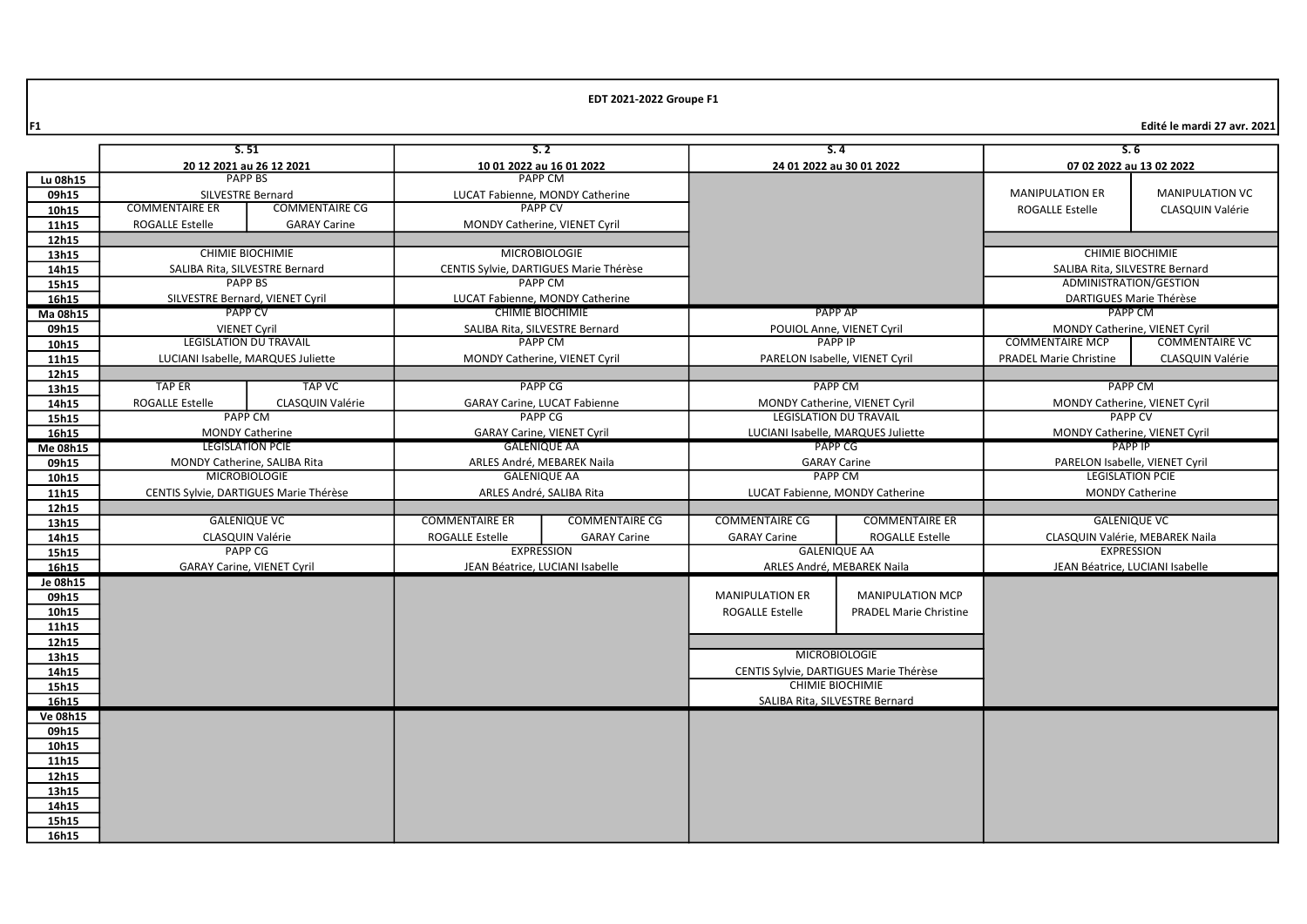F1 Edité le mardi 27 avr. 2021

|                 |                               | S.9                                    | 5.11                                   |                                |                                                 | S.13                                   |                                | S.15                                   |
|-----------------|-------------------------------|----------------------------------------|----------------------------------------|--------------------------------|-------------------------------------------------|----------------------------------------|--------------------------------|----------------------------------------|
|                 | 28 02 2022 au 06 03 2022      |                                        | 14 03 2022 au 20 03 2022               |                                | 28 03 2022 au 03 04 2022                        |                                        | 11 04 2022 au 17 04 2022       |                                        |
| Lu 08h15        |                               |                                        |                                        |                                |                                                 |                                        | <b>TAP ER</b>                  | <b>TAP MCP</b>                         |
| 09h15           | <b>MANIPULATION VC</b>        | <b>MANIPULATION ER</b>                 | <b>MANIPULATION ER</b>                 | <b>MANIPULATION MCP</b>        | <b>MANIPULATION ER</b>                          | <b>MANIPULATION MCP</b>                | <b>ROGALLE Estelle</b>         | <b>PRADEL Marie Christine</b>          |
| 10h15           | <b>CLASQUIN Valérie</b>       | <b>ROGALLE Estelle</b>                 | <b>ROGALLE Estelle</b>                 | <b>PRADEL Marie Christine</b>  | <b>ROGALLE Estelle</b>                          | <b>PRADEL Marie Christine</b>          | <b>COMMENTAIRE CG</b>          | <b>COMMENTAIRE MCP</b>                 |
| 11h15           |                               |                                        |                                        |                                |                                                 |                                        | <b>GARAY Carine</b>            | <b>PRADEL Marie Christine</b>          |
| 12h15           |                               |                                        |                                        |                                |                                                 |                                        |                                |                                        |
| 13h15           |                               | PHYTOTHERAPIE                          |                                        | <b>BOTANIQUE</b>               |                                                 | <b>MICROBIOLOGIE</b>                   |                                | <b>MICROBIOLOGIE</b>                   |
| 14h15           |                               | POUIOL Anne                            |                                        | SALIBA Rita, SILVESTRE Bernard |                                                 | CENTIS Sylvie, DARTIGUES Marie Thérèse |                                | CENTIS Sylvie, DARTIGUES Marie Thérèse |
| 15h15           | <b>COMMENTAIRE AP</b>         | <b>COMMENTAIRE CG</b>                  |                                        | <b>CHIMIE BIOCHIMIE</b>        | <b>COMMENTAIRE CG</b>                           | <b>COMMENTAIRE ER</b>                  |                                | ADMINISTRATION/GESTION                 |
| 16h15           | POUIOL Anne                   | <b>GARAY Carine</b>                    |                                        | SALIBA Rita, SILVESTRE Bernard | <b>GARAY Carine</b>                             | <b>ROGALLE Estelle</b>                 |                                | DARTIGUES Marie Thérèse                |
| Ma 08h15        |                               | EXPRESSION                             |                                        | <b>GALENIQUE VC</b>            |                                                 | <b>PAPP CV</b>                         |                                | <b>CHIMIE BIOCHIMIE</b>                |
| 09h15           |                               | JEAN Béatrice, LUCIANI Isabelle        | CLASQUIN Valérie, MEBAREK Naila        |                                | <b>GARAY Carine, VIENET Cyril</b>               |                                        | SALIBA Rita, SILVESTRE Bernard |                                        |
| 10h15           |                               | PAPP <sub>CG</sub>                     | <b>COMMENTAIRE ER</b>                  | <b>COMMENTAIRE VC</b>          | <b>BOTANIOUE</b>                                |                                        | <b>BOTANIOUE</b>               |                                        |
| 11h15           |                               | <b>GARAY Carine, VIENET Cyril</b>      | <b>ROGALLE Estelle</b>                 | CLASQUIN Valérie               | SALIBA Rita, SILVESTRE Bernard                  |                                        |                                | SALIBA Rita, SILVESTRE Bernard         |
| 12h15           |                               |                                        |                                        |                                |                                                 |                                        |                                |                                        |
| 13h15           |                               | ADMINISTRATION/GESTION                 | <b>CHIMIE BIOCHIMIE</b>                |                                | <b>LEGISLATION PCIE</b>                         |                                        | <b>GALENIQUE AA</b>            |                                        |
| 14h15           |                               | DARTIGUES Marie Thérèse                | SALIBA Rita, SILVESTRE Bernard         |                                | <b>MONDY Catherine</b>                          |                                        | ARLES André, SALIBA Rita       |                                        |
| 15h15           |                               | <b>PAPP CM</b>                         | <b>PAPP IP</b>                         |                                | <b>PAPP CM</b>                                  |                                        | <b>GALENIQUE AA</b>            |                                        |
| 16h15           | MONDY Catherine, VIENET Cyril |                                        | PARELON Isabelle, VIENET Cyril         |                                | MONDY Catherine, VIENET Cyril<br><b>PAPP IP</b> |                                        | ARLES André, SALIBA Rita       |                                        |
| Me 08h15        |                               | <b>CHIMIE BIOCHIMIE</b>                |                                        | PHYTOTHERAPIE                  |                                                 |                                        |                                |                                        |
| 09h15           |                               | SALIBA Rita, SILVESTRE Bernard         | POUIOL Anne                            |                                | PARELON Isabelle, VIENET Cyril<br>PHYTOTHERAPIE |                                        | MANIPULATION CM                | <b>MANIPULATION ER</b>                 |
| 10h15           |                               | PAPP CM                                | <b>PAPP IP</b>                         |                                |                                                 |                                        | MIQUEL Christian               | <b>ROGALLE Estelle</b>                 |
| 11h15           |                               | MONDY Catherine, VIENET Cyril          | PARELON Isabelle, VIENET Cyril         |                                |                                                 | POUIOL Anne                            |                                |                                        |
| 12h15           |                               | <b>LEGISLATION DU TRAVAIL</b>          |                                        | <b>EXPRESSION</b>              |                                                 | <b>GALENIQUE AA</b>                    |                                | <b>PAPP AP</b>                         |
| 13h15<br>14h15  |                               | LUCIANI Isabelle, MARQUES Juliette     | JEAN Béatrice, LUCIANI Isabelle        |                                |                                                 | ARLES André, MEBAREK Naila             |                                | LUCAT Fabienne, POUIOL Anne            |
| 15h15           |                               | <b>MICROBIOLOGIE</b>                   | <b>MICROBIOLOGIE</b>                   |                                |                                                 | <b>CHIMIE BIOCHIMIE</b>                |                                | <b>EXPRESSION</b>                      |
| 16h15           |                               | CENTIS Sylvie, DARTIGUES Marie Thérèse | CENTIS Sylvie, DARTIGUES Marie Thérèse |                                | SALIBA Rita, SILVESTRE Bernard                  |                                        |                                | JEAN Béatrice, LUCIANI Isabelle        |
| Je 08h15        |                               |                                        |                                        |                                |                                                 |                                        |                                |                                        |
| 09h15           |                               |                                        |                                        |                                |                                                 |                                        |                                |                                        |
| 10h15           |                               |                                        |                                        |                                |                                                 |                                        |                                |                                        |
| 11h15           |                               |                                        |                                        |                                |                                                 |                                        |                                |                                        |
| 12h15           |                               |                                        |                                        |                                |                                                 |                                        |                                |                                        |
| 13h15           |                               |                                        |                                        |                                |                                                 |                                        |                                |                                        |
| 14h15           |                               |                                        |                                        |                                |                                                 |                                        |                                |                                        |
| 15h15           |                               |                                        |                                        |                                |                                                 |                                        |                                |                                        |
| 16h15           |                               |                                        |                                        |                                |                                                 |                                        |                                |                                        |
| <b>Ve 08h15</b> |                               |                                        |                                        |                                |                                                 |                                        |                                |                                        |
| 09h15           |                               |                                        |                                        |                                |                                                 |                                        |                                |                                        |
| 10h15           |                               |                                        |                                        |                                |                                                 |                                        |                                |                                        |
| 11h15           |                               |                                        |                                        |                                |                                                 |                                        |                                |                                        |
| 12h15           |                               |                                        |                                        |                                |                                                 |                                        |                                |                                        |
| 13h15           |                               |                                        |                                        |                                |                                                 |                                        |                                |                                        |
| 14h15           |                               |                                        |                                        |                                |                                                 |                                        |                                |                                        |
| 15h15           |                               |                                        |                                        |                                |                                                 |                                        |                                |                                        |
| 16h15           |                               |                                        |                                        |                                |                                                 |                                        |                                |                                        |